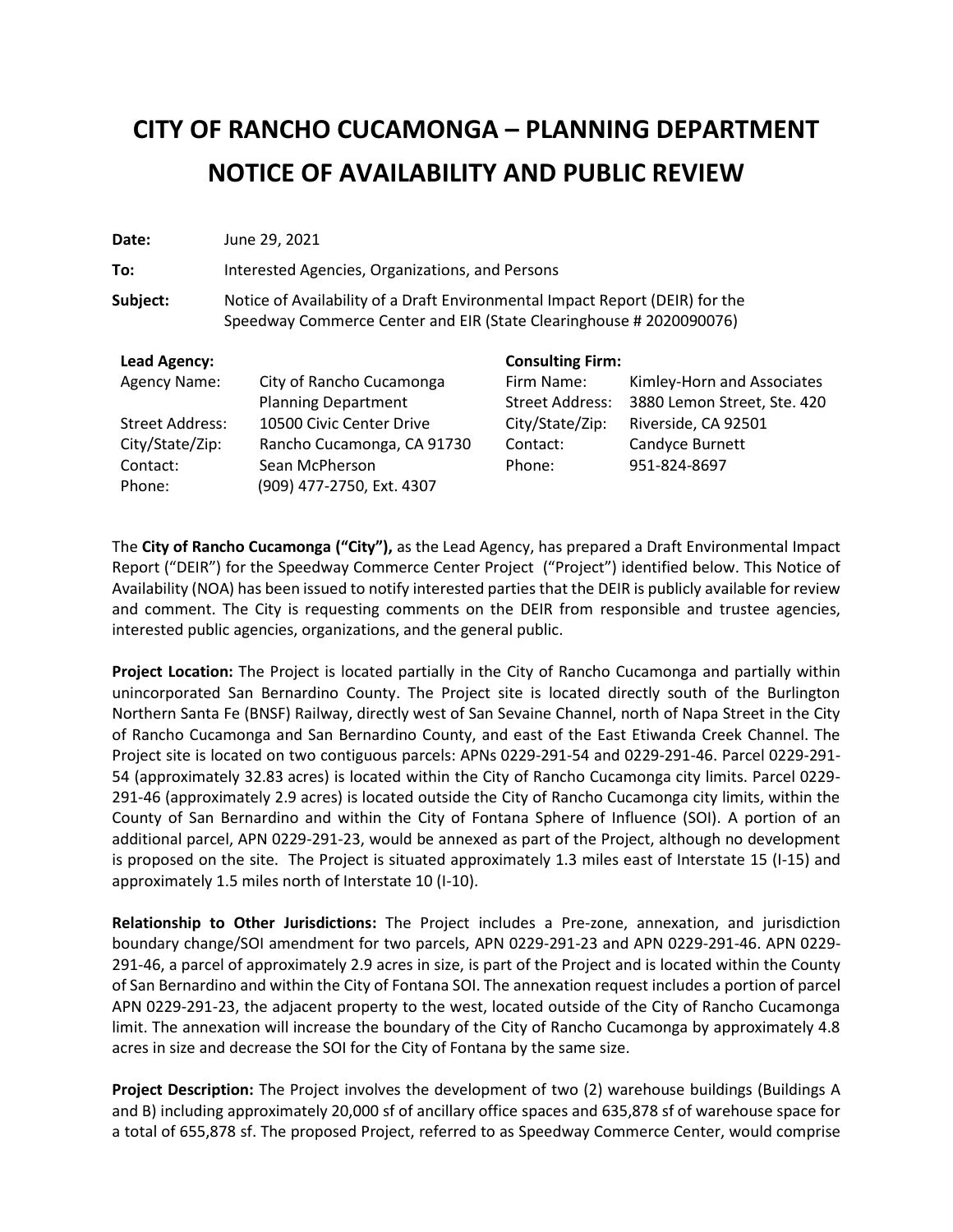approximately 43 percent of the total Project site area. Each of the two warehouse buildings would include 10,000 square foot office spaces. Building A has a typical height of 46 feet and Building B has a typical height of 38 feet, with a maximum height not to exceed 58'-6" for Building A and 50'-6" for Building B. The Project applicant expects that two (2) buildings would be occupied by warehouse distribution uses.

The Project would create vehicular access points to the Project site by developing four (4) Project driveways, all along Napa Street. In addition, a new public street would be constructed, just west of Building B and east of East Etiwanda Creek. The new public street would replace the existing driveway access from Napa Street to Aguilar Trucking, Inc. (APN 0229-291-55) and would include two additional driveway entrances to the Project site for accessing Building B.

This new road would be the primary access point for the Aguilar Trucking, Inc. (APN 0229-291-55) property located just north of Building B and would serve as a future extension of a roadway network that would connect to a future east/west road. This future east/west road would run just south of the Metrolink rail line and connect to Etiwanda Avenue, consistent with the new circulation pattern proposed as part of the General Plan Update, currently underway. All entrances to the Project site would be unsignalized.

#### Alternate Project

An Alternate Project scenario has also been analyzed as part of the Drat EIR. The Alternate Project (an E-Commerce use) would include a single building that was analyzed for the purpose of informed decision making. The site would be developed with the single 500,648 sf building (approximately 33 percent of the total proposed Project site area) with the remainder of the site developed with parking to support the E-Commerce use.

The Alternate Project would generally create the same vehicular access to the Project site by developing four (4) Project driveways, all along Napa Street with the addition of the new public street constructed just west of the proposed parking lot located on the western portion of the site and just east of East Etiwanda Creek. This new road would be the primary access point for the property located just north of the parking lot and would serve as a future extension of a roadway network that would connect to a future east/west road, as described under the Project above. All entrances to the Project site would be unsignalized.

**General Plan and Zoning:** The current General Plan designation for parcel 0229-291-54 located in the City of Rancho Cucamonga is Heavy Industrial (HI). Additionally, the western edge (approximately 50 feet) of the Project site is designated as Flood Control/Utility Corridor. The San Bernardino County General Plan designation for parcel 0229-291-46 located in San Bernardino County is General Industrial (GI) and is designated in the City of Fontana General Plan as General Industrial (I-G). The San Bernardino County GP designation for parcel 0229-291-23 located in San Bernardino County is General Industrial (GI) and is designated in the City of Fontana General Plan as Public Utility Corridor (P-UC).

The current Zoning classification for parcel 0229-291-54 located in the City of Rancho Cucamonga is Heavy Industrial (HI). The Zoning classification for parcel 0229-291-46 located in the County of San Bernardino is Regional Industrial (IR) and is classified General Industrial (M-2) in the City of Fontana. The Zoning classification for parcel 0229-291-23 located in San Bernardino County is Regional Industrial/Speedway RDA (IR) and is classified in the City of Fontana General Plan as General Industrial (M-2).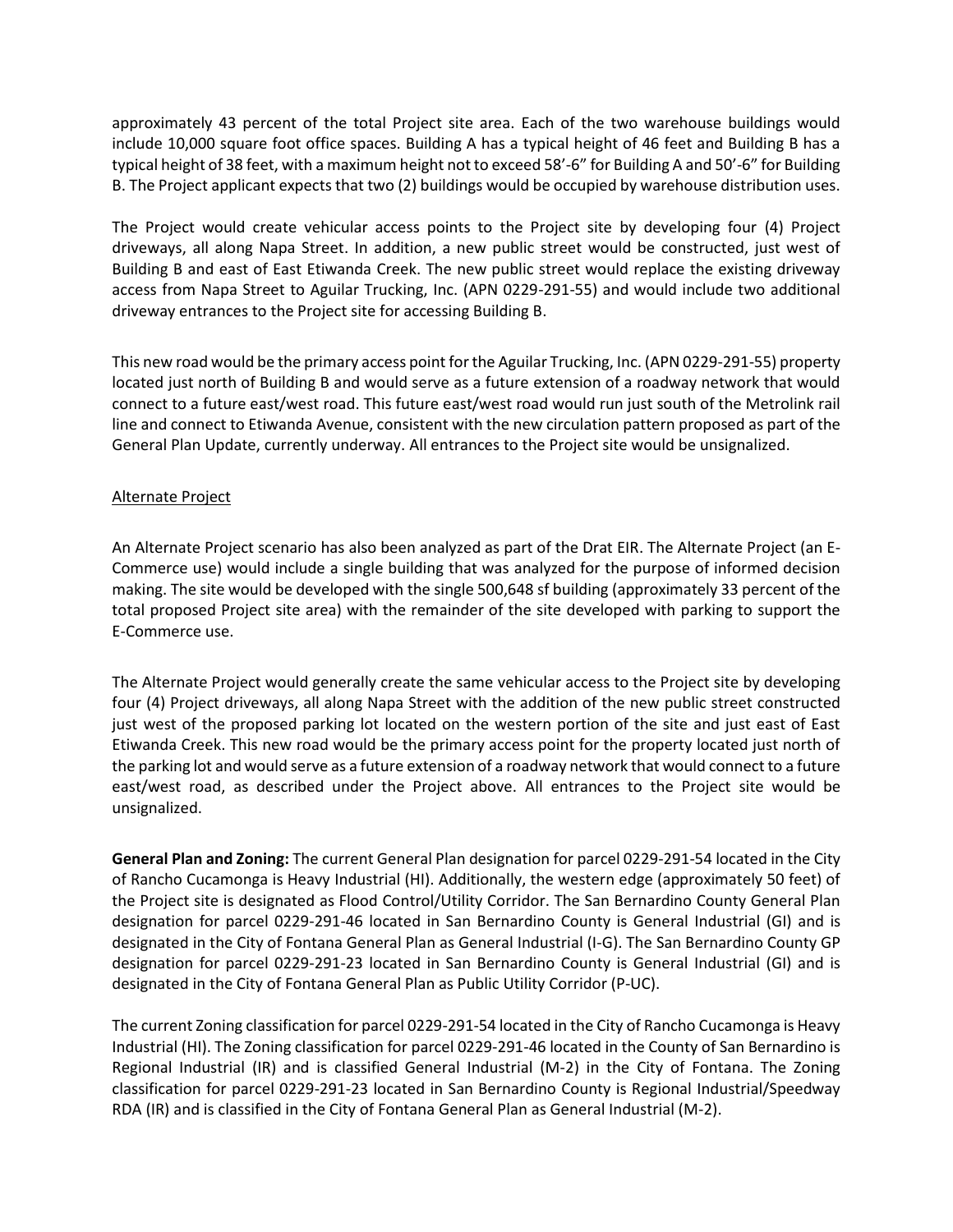**Project Approvals:** The City is the Lead Agency under CEQA and is responsible for reviewing and certifying the adequacy of the EIR for the Project. The proposed Project consists of applications for a GPA DRC 2020- 00184, Annexation DRC 2020-00185, a Pre-Zone DRC 2020-00186, a Development Agreement DRC 2021- 00175, a Design Review DRC 2020-00177, a Tentative Parcel Map (TPM 20251), and a Uniform Sign Program DRC 2020-00178.

The Project requires a GPA to designate a portion of parcel APN 0229-291-23 (approximately 0.69 acre) and all of parcel APN 0229-291-46 (approximately 2.9 acres) to Heavy Industrial (HI) Land Use designation, consistent with the HI land use designation to the north within the City of Rancho Cucamonga limits. The GPA will amend the Flood Control/Utility Corridor designation along the west boundary of the parcel APN Parcel 0229-291-54 along the East Etiwanda Creek to Heavy Industrial. The Project would require a Prezone to designate a portion of parcel 0229-291-23 and all of parcel 0229-291-46 within the County of San Bernardino to Heavy Industrial (HI) land use designation, consistent with the Heavy Industrial (HI) land use zoning to the north within the City of Rancho Cucamonga limits. An annexation is proposed to annex these parcels into the City of Rancho Cucamonga. The Project also includes a request to annex the half width of Napa Street that extends along the centerline of Napa Street from San Sevaine Channel to Etiwanda Avenue.

## **Project Environmental Impacts**

The Draft Environmental Impact Report evaluates the proposed Project's potential individual- and cumulative-level environmental impacts on the following resource areas: aesthetics, air quality, biological resources, cultural resources, energy, geology and soils, greenhouse gas emissions, hazards and hazardous materials, hydrology and water quality, land use and planning, noise, population and housing, public services, transportation, tribal cultural resources, utilities and services systems, and wildfire. The DEIR indicates that implementation of the proposed Project would result in potentially environmental impacts related to:

**Air Quality | Biological Resources | Cultural Resources | Energy | Geology and Soils | Greenhouse Gas Emissions | Hazards and Hazardous Materials | Hydrology and Water Quality | Land Use and Planning | Noise | Transportation | Tribal Cultural Resources | Utilities and Services**

Mitigation measures are identified in the Draft EIR that would minimize these impacts to less than significant levels.

**Cortese List Notice**: Pursuant to Public Resources Code 21092.6(a), the project site is not included on a list of hazardous materials sites compiled pursuant to Government Code Section 65962.5 (California Department of ToxicSubstances Control list of various hazardous sites).

The DEIR and its technical appendices will be made available to downloaded from the City's website: <https://www.cityofrc.us/current-projects#other-projects>

The Draft EIR and all documents incorporated by reference in the Draft EIR are available for public review Monday through Thursday, between 7 AM and 6 PM at the following location:

City of Rancho Cucamonga Planning Department 10500 Civic Center Drive Rancho Cucamonga, CA 91730